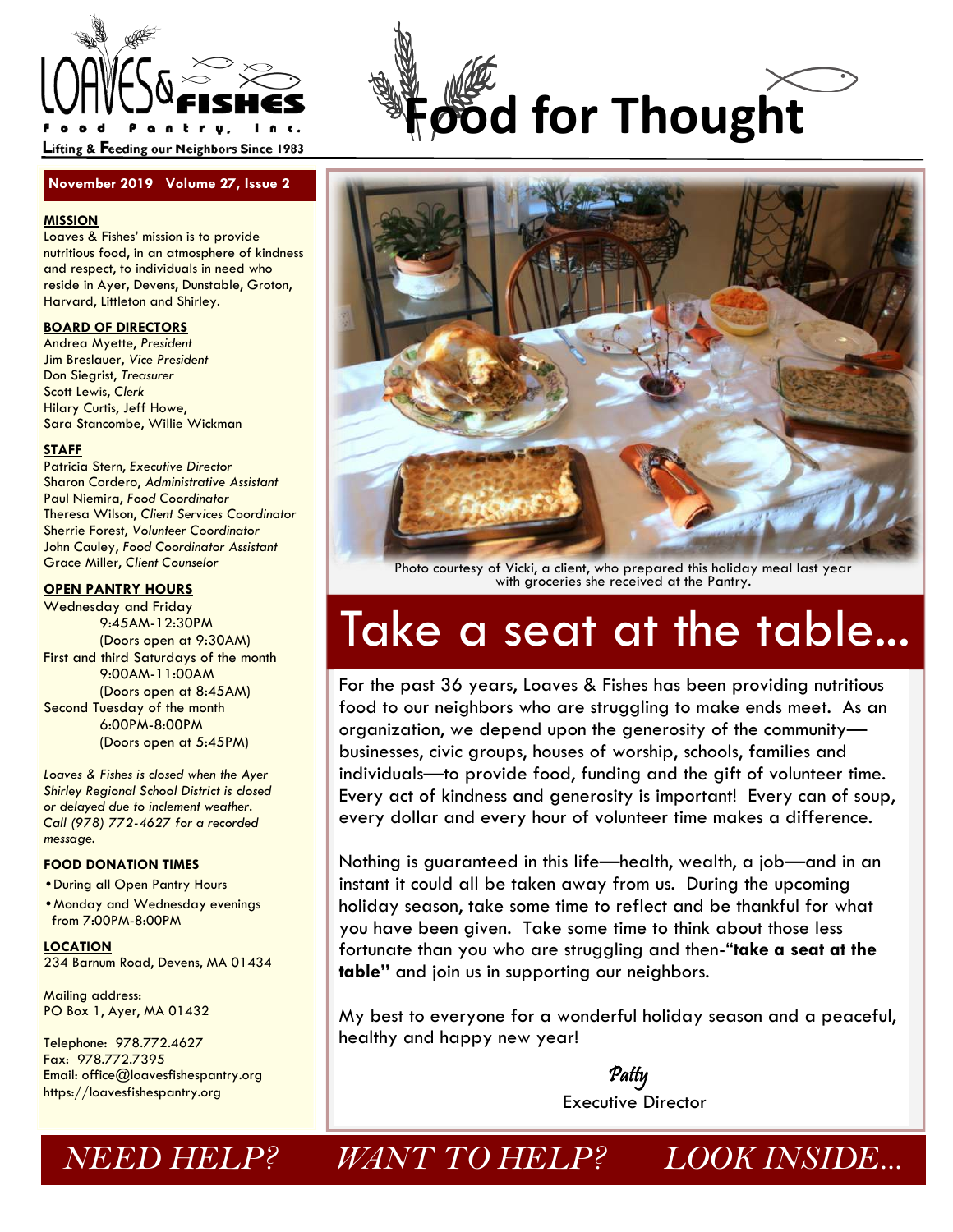# **NEIGHBORS HELPING NEIGHBORS...** Page 2

### *Your support will make a huge difference!*



**Most Needed Items: Coffee, Tea, Cocoa / Stuffing Mix Turkey Gravy / Crackers & Nuts / Canned Yams Ham Glaze / Cranberry Sauce / Canned Sliced Pineapple Pickles & Olives / Juice** 

**Financial donations are appreciated and will allow us to purchase turkeys, hams, pies, breads and fresh produce.** 

**TO DONATE TO OUR HOLIDAY APPEAL, PLEASE VISIT: https://loavesfishespantry.org/dinner/ or mail your check in the enclosed envelope**

*Thank you for taking a seat at the table!*

*"Thank you to everyone at Loaves & Fishes for being kind, welcoming and helpful. Not only do I receive physical nourishment, I feel nourished on other levels. I appreciate all of you. Thank you."*

A Harvard client living in disabled housing

**TESS**, shown here with her Mom Kelly, organized a lemonade & snowcone stand over the summer and collected \$123 for the Pantry!



# *DO YOU HAVE TIME TO LEND A HAND?*

### **THANKSGIVING DINNER DISTRIBUTION**

Monday, November 25th 9:00 a.m.—11:30 a.m. 5:30 p.m.—7:00 p.m.

# **HOLIDAY DINNER DISTRIBUTION**

Monday, December 16th 9:00 a.m.—11:30 a.m. 5:30 p.m.—7:00 p.m.

Contact Sherrie at (978)772-4627 x317 or email: volunteer@loavesfishespantry.org to learn how you can help.



# **GROTON NEIGHBORHOOD FOOD PROJECT SETS AN ALL-TIME RECORD!**

During the month of October, 39 Groton neighborhoods collected 6,612 pounds of groceries for the Pantry!

**Want to join in the fun and help your neighbors?** Contact John at foodassist@loavesfishespantry.org to learn more.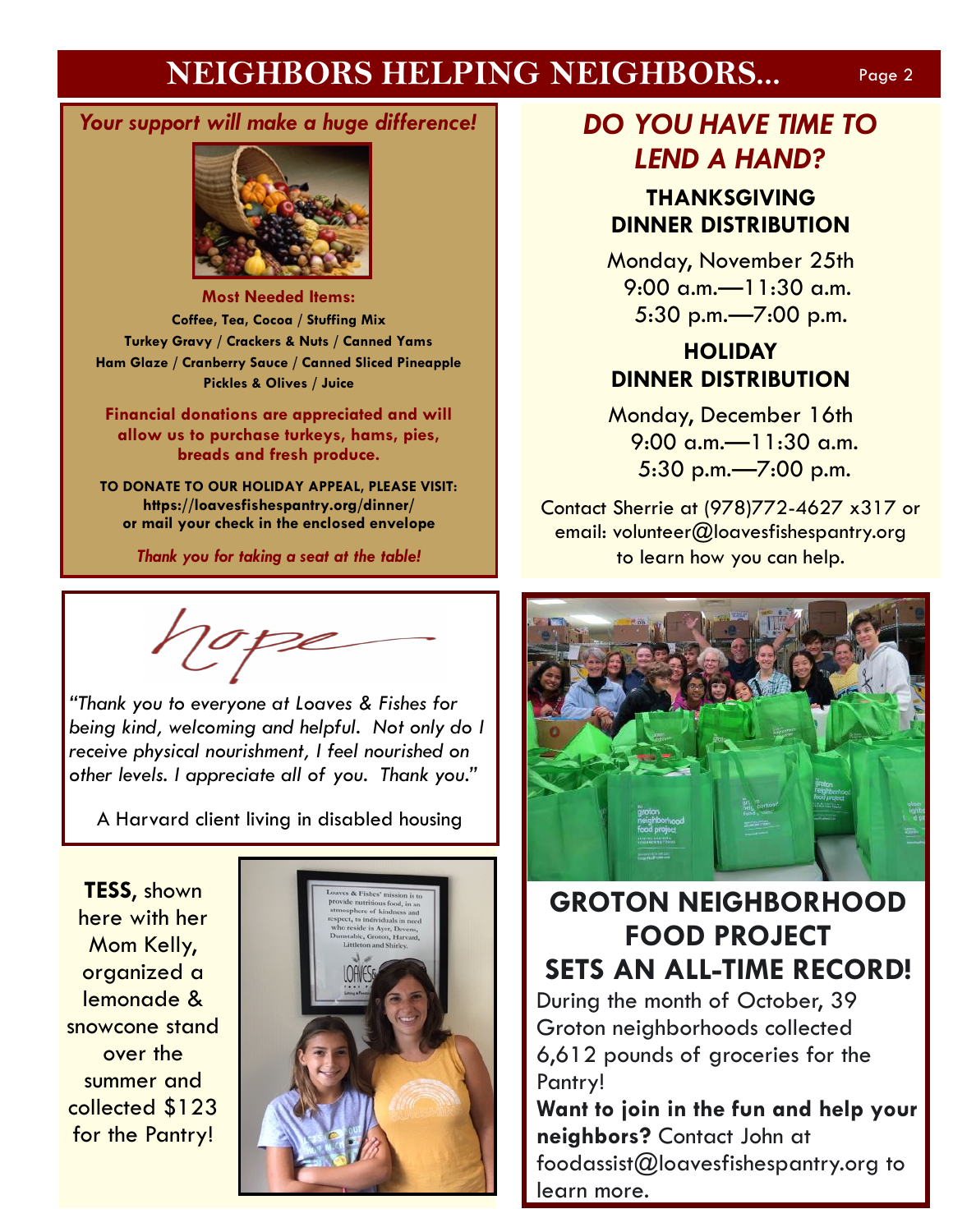#### **DO YOU NEED HELP? DO YOU WANT TO HELP?** Page 3

### *DO YOU HAVE TROUBLE MAKING ENDS MEET?*

A family of four who visits the Pantry twice each month can receive over \$400 worth of groceries including: fresh produce, meat, cheese, eggs, butter, shelf stable items, personal care items and vouchers for milk at a local grocery store. J



**Call our Client Services Coordinator at (978) 772-4627x312**  with questions or simply visit us during our open pantry hours and bring a proof of residency (a first-class piece of mail showing your name, residential address and a current date) with you. **No income requirements!**

# volunteer do good, feel good

Email: volunteer@loavesfishespantry.org or call (978) 772-4627 x317 to learn how you can help!

New Volunteer Information Sessions: Thursday, November 21st  $(2)$  9:30 a.m. Wednesday, December 4th at 7:00 p.m. Thursday, January 18th at 9:30 a.m. Wednesday, February 5th at 7:00 p.m.

## *OPEN PANTRY HOURS*

**WEDNESDAYS & FRIDAYS 9:45 a.m. - 12:30 p.m.** 

**1st & 3rd SATURDAYS of each month 9:00 a.m. - 11:00 a.m.** 

**2nd TUESDAY of each month 6:00 p.m. - 8:00 p.m.** 



*"Living on a fixed income is very difficult! I try to keep up on my bills, but I've had to make hard choices about heating my home, buying my medications or buying groceries. Loaves & Fishes has helped relieve some of my worries—now I know I'll have enough to eat."* 

**Rudy, a client**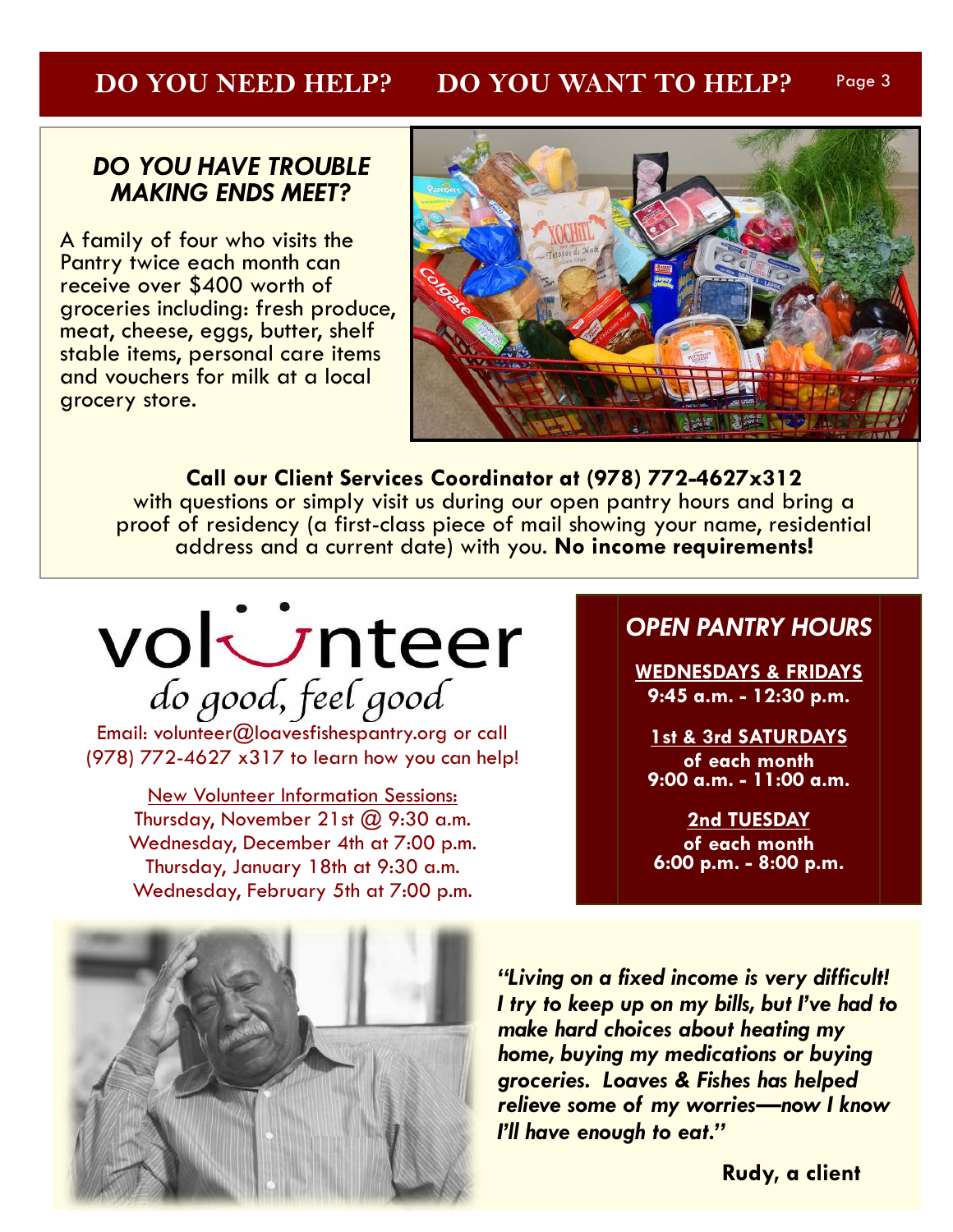# Our sincere thanks to our *HARVEST CLUB PARTNERS*!

#### *PLATINUM* LEVEL PARTNER \$10,000 and above

Bemis Associates Inc. Catania Oils Digital Federal Credit Union- Marlborough Donelan's Supermarket- **Littleton** EFSP National Board Hannaford Supermarket- **Lunenburg** Hannaford Supermarket- **Townsend** Market Basket-Littleton Brent & Roberta Maugel Middlesex Savings Bank Charitable Foundation Nashoba GFW, Inc. Daniel Ploof Postal Workers' Food Drive Roche Brothers Supermarket- Acton Shaw's Supermarket-Groton Shirley Scout Drive Shop 'n Save-Ayer The Commonwealth of Mass. The Greater Boston Food Bank The Groton Neighborhood Food Project Trader Joe's-Acton United Way of North Central **Massachusetts** Whole Foods-Westford

### *GOLD* LEVEL PARTNER \$5,000-\$9,999

Steve Bakke & Julie Staraitis Community Harvest Project Donelan's Supermarket- Pepperell Gaining Ground Gove Farm Harvard Post Office Holy Trinity Church- St Theresa/St. Francis Timothy Ingraham Jo Nicewicz Carville 1999 Trust

John & Eunice Charitable Fdn. Lewis Studios Little Leaf Farm Paul Matisse North Country Porsche Club Of America Porsche Club of America Northeast Region John & Janice Raguin Saint Anne Parish Donald & Janet Stevens The MBIA Foundation Wilson Brothers HVAC, Inc. Robert Zimmer

### *SILVER* LEVEL PARTNER \$2,500-\$4,999

Ayer Shirley Regional School **District** Boy Scouts of America Troops 1 & 13-W. Groton Chubb Bermuda Insurance Ltd. Kathleen Cole & Carolyn Hotchkiss Donelan's Supermarket-Acton Epic Enterprises, Inc. Jim & Lorraine Farnsworth Fidelity Bank-Leominster First Parish Church of Groton Garden at Church Meadows Groton-Dunstable Regional School District Harvard Lions Club Kimball Farm Warren & Meredith Kundert Ted & Connie Lapres Littleton Council of Churches Littleton Middle School Main Street Bank-Marlborough Massachusetts Youth Soccer Massachusetts Teachers Assoc. Maugel Architects Middlesex Savings Bank-Natick Nashoba Valley Medical Center Stephen Roach & Amy Hilbert Robert & Joan Dircks Foundation Tom & Verna Sefranek Senate Construction Corp. Ted & Mary Shasta

St. Andrew's Episcopal Church Michael Tosi Vitamin 1 Richard & Jean Walsh



Bob, an unemployed, single father who just received custody of his 1 year-old daughter, reluctantly visited the Pantry.

*"I was uncomfortable and nervous. I never thought I'd be standing in line waiting for food, but everyone was so nice and welcoming. I left with a full cart of groceries, resources to other helping agencies and a sense of relief that at least I don't have to worry about feeding my daughter while I rebuild my life."*

**Bob, a client**

*We made every effort to include all of our Harvest Club Partners. Please accept our apologies and let us know if you have been missed. Some of our Partners wish to remain anonymous and have not been listed here.*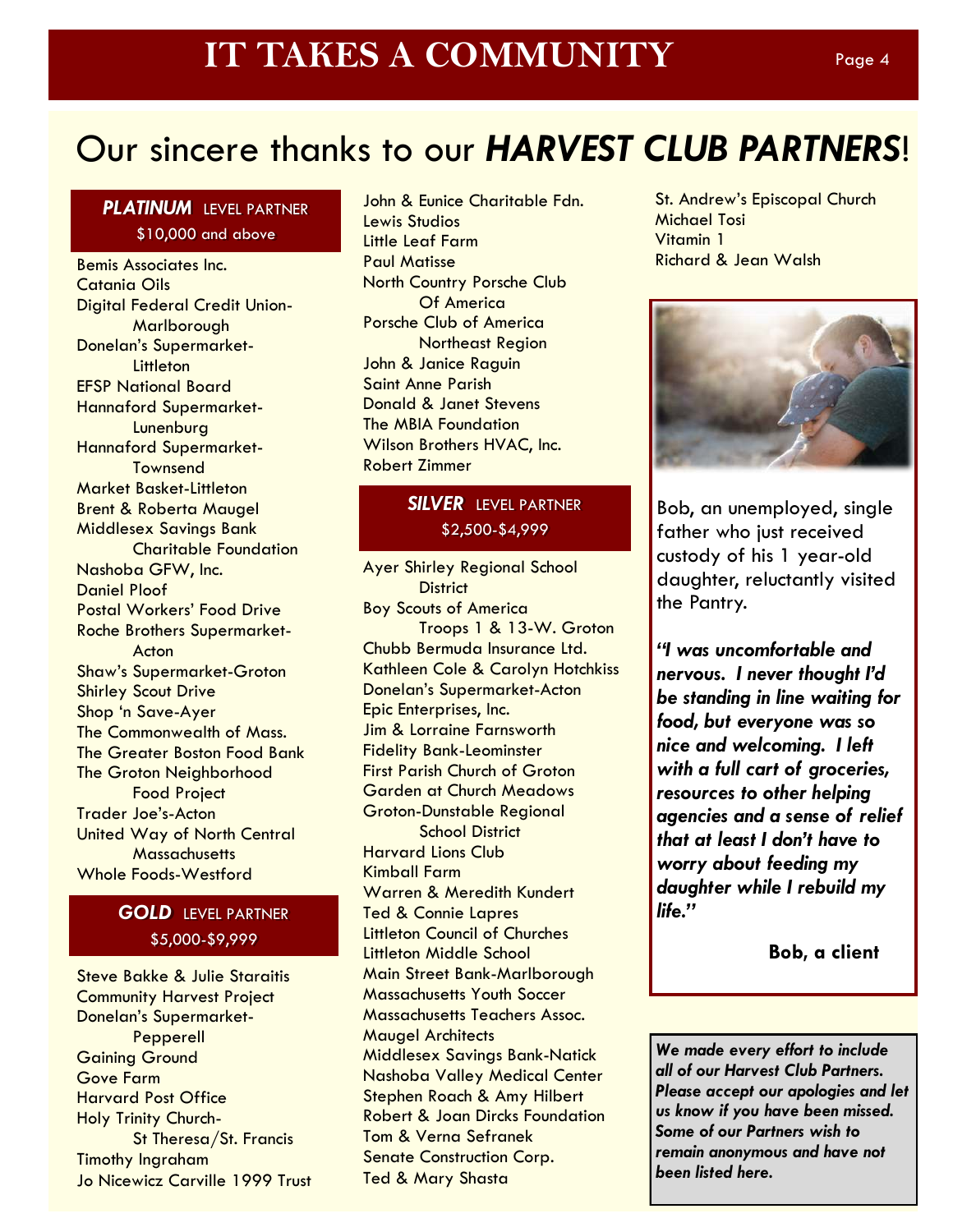# Our sincere thanks to our *HARVEST CLUB PARTNERS*!

### *BRONZE* LEVEL PARTNER \$1,000-\$2,499

14th Masonic District A Helping Hand Foundation, Inc. Acton Toyota of Littleton Ayer Fire Department Ayer Post Office Ayer Public Works Ayer/Shirley Recycling Keith & Vicki Bilafer BJ's Wholesale Club Arthur Boisseau Sarah Campbell Peter & Diane Carson John & Ellen Cauley Congregational Church of Littleton Sara Costello James Curran & Yolanda Rigali Ann Davis Gerard Delpriore Laura Drinkwater Eagle Scout Troop #1-Littleton ETM Manufacturing FMC/Federal Bureau of Prisons First Church Unitarian Flat Stone Farm Read Fleming Friends of Marlboro Seniors James Grier Groton Knights of Columbus #13140 Groton-Pepperell Rotary Club Groton Public Library Groton Woman's Club Gary M. Gumuchian Elson Harmon Joseph Harrington Harvard Unitarian Universalist **Church** Harvard Woman's Club Mark Hashem Hildreth Elementary School-Harvard Michael Horton Ronald & Donna Horvath J.K. Farnsworth Company Maureen Johnson Stephen & Diana Keaney Maureen Keaty

Keller Williams Realty-Boston NW John Keutzer Stephen & Mary Keavel Paul Kouyoumjian & Lisa Webb Laddawn, Inc. Lazaro Paving Corporation William & Judith LeSage Littleton Community Farm Main Street Bank-Ayer Bruce & Lynne Man Dan & Kate Markowitz Michael McDonald McNulty and Associates, Inc. Middlesex Corporation Murphy Insurance Company New England Apple Products Company Northern Bank & Trust-Woburn Nvidia ODIC Inc. Omni Properties, LLC Kathleen Oosterman Page Hilltop School Carl & Lori Phillips Project Bread Philip & Diane Rayla Renegade Miata Club Rollstone Charitable Foundation Leslie H. Row, LICSW Sealed Air Corps Senator James B. Eldridge Russell & Linda Shappy Shirley Post Office Don & Heidi Siegrist Sierra Ventures Tonia Socha Otto & Dorothy Solbrig James & Margaret Soucie St. Anthony of Padua Parish St. Vincent DePaul/St. Catherine **Chapter** The Bromfield School The Paper Store Union Congregational Church United Steelworkers of America Local 506 Nancy Washington Willie & Darrell Wickman Dawn Wilson



Erica, Tommy's mom, worked two jobs trying to pay the bills and provide for her son but there often wasn't enough left for groceries.

*"We often went to bed hungry until we found Loaves & Fishes. They've fed us and given us hope."* 

**Erica - a client**

# GRATEFUL



*"The last year has been very tough on our family, emotionally and financially, and all of you at Loaves & Fishes have eased so much worry in so many ways."*

**The Rivera Family**